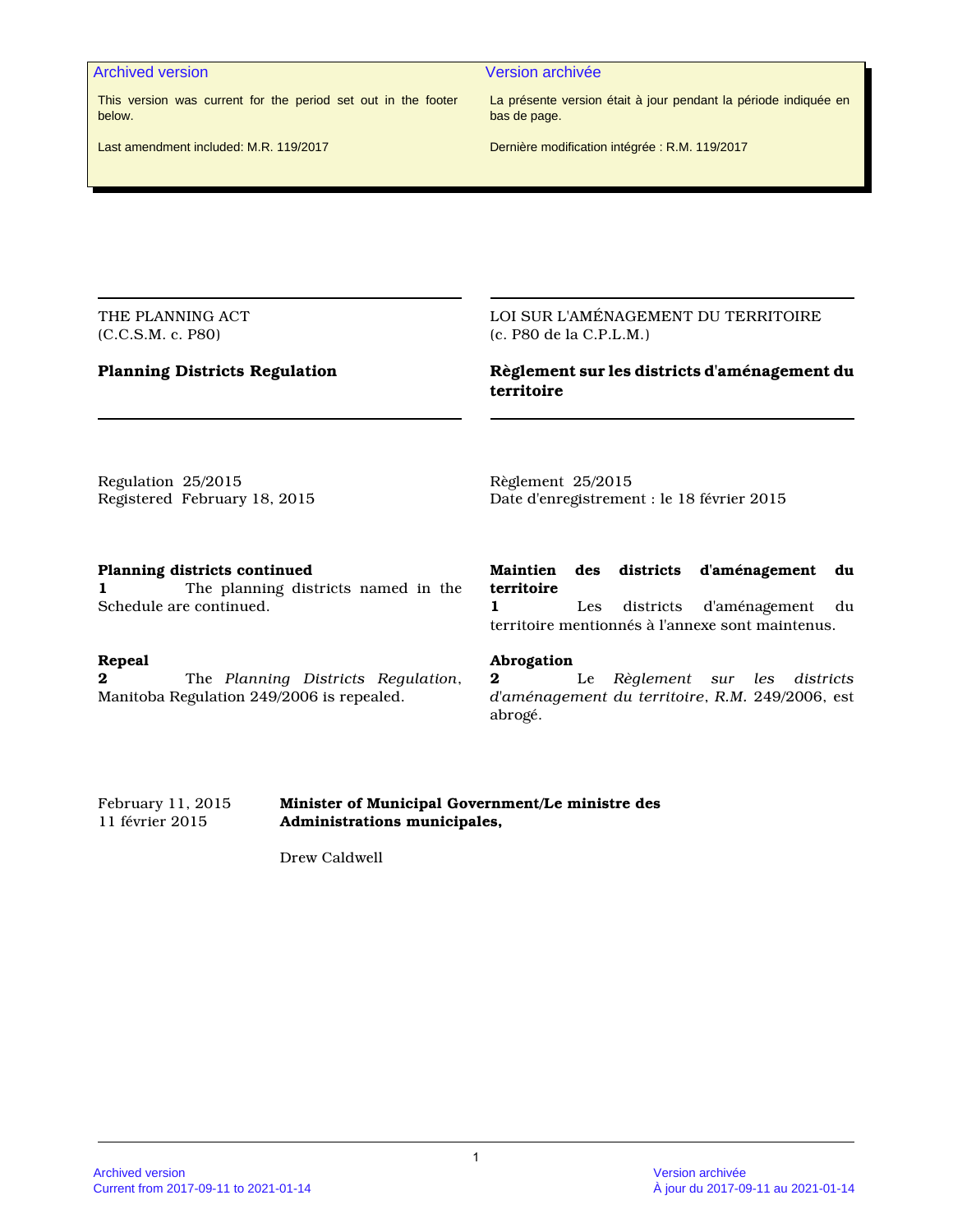**SCHEDULE** (Section 1)

#### **23 West Planning District**

**1** The 23 West Planning District consists of the area contained within the boundaries of the Rural Municipalities of Argyle and Prairie Lakes an d Cartwright-Roblin Municipality.

M.R. 158/2016

# **Brandon and Area Planning District**

**2** The Brandon and Area Planning District consists of the area contained within the boundarie s of the City of Brandon and the Rural Municipalities of Cornwallis and Elton.

# **Brokenhead River Planning District**

**3** The Brokenhead River Planning District consists of the area contained within the boundarie s of the Town of Beausejour and the Rural Municipality of Brokenhead.

# **Carman – Dufferin Planning District**

**4** The Carman – Dufferin Planning District consists of the area contained within the boundarie s of the Town of Carman and the Rural Municipality of Dufferin.

# **Cypress Planning District**

**5** The Cypress Planning District consists of the area contained within the boundaries of the Town of Carberry and the Municipalities of Glenboro – South Cypress and North Cypress – Langford.

# **Dennis County Planning District**

**6** The Dennis County Planning District consists of the area contained within the boundarie s of the Municipality of Grassland and the Rural Municipalities of Pipestone and Sifton.

ANNEXE (Article 1)

#### **District d'aménagement du territoire de la route 23 ouest**

**1** Le district d'aménagement du territoire de la route 23 ouest est constitué de la zone comprise dans les limites des municipalités rurales d'Argyle et de Prairie Lakes ainsi que de la municipalité de Cartwright-Roblin.

#### R.M. 158/2016

#### **District d'aménagement du territoire de Brandon et de sa région**

**2** Le district d'aménagement du territoire de Brandon et de sa région est constitué de la zone comprise dans les limites de la ville de Brandon ainsi que des municipalités rurales de Cornwallis e t d'Elton.

# **District d'aménagement du territoire de la rivière Brokenhead 3** Le district d'aménagement du territoire

de la rivière Brokenhead est constitué de la zone comprise dans les limites de la ville de Beauséjour et de la municipalité rurale de Brokenhead.

#### **District d'aménagement du territoire de Carman-Dufferin**

**4** Le district d'aménagement du territoire de Carman-Dufferin est constitué de la zone comprise dans les limites de la ville de Carman et de la municipalité rurale de Dufferin.

# **District d'aménagement du territoire de Cypress 5** Le district d'aménagement du territoire

de Cypress est constitué de la zone comprise dans les limites de la ville de Carberry ainsi que des municipalités de Glenboro-South Cypress et de North Cypress-Langford.

#### **District d'aménagement du territoire du comté de Dennis**

**6** Le district d'aménagement du territoire du comté de Dennis est constitué de la zone comprise dans les limites de la municipalité de Grassland ainsi que des municipalité rurales de Pipestone et de Sifton.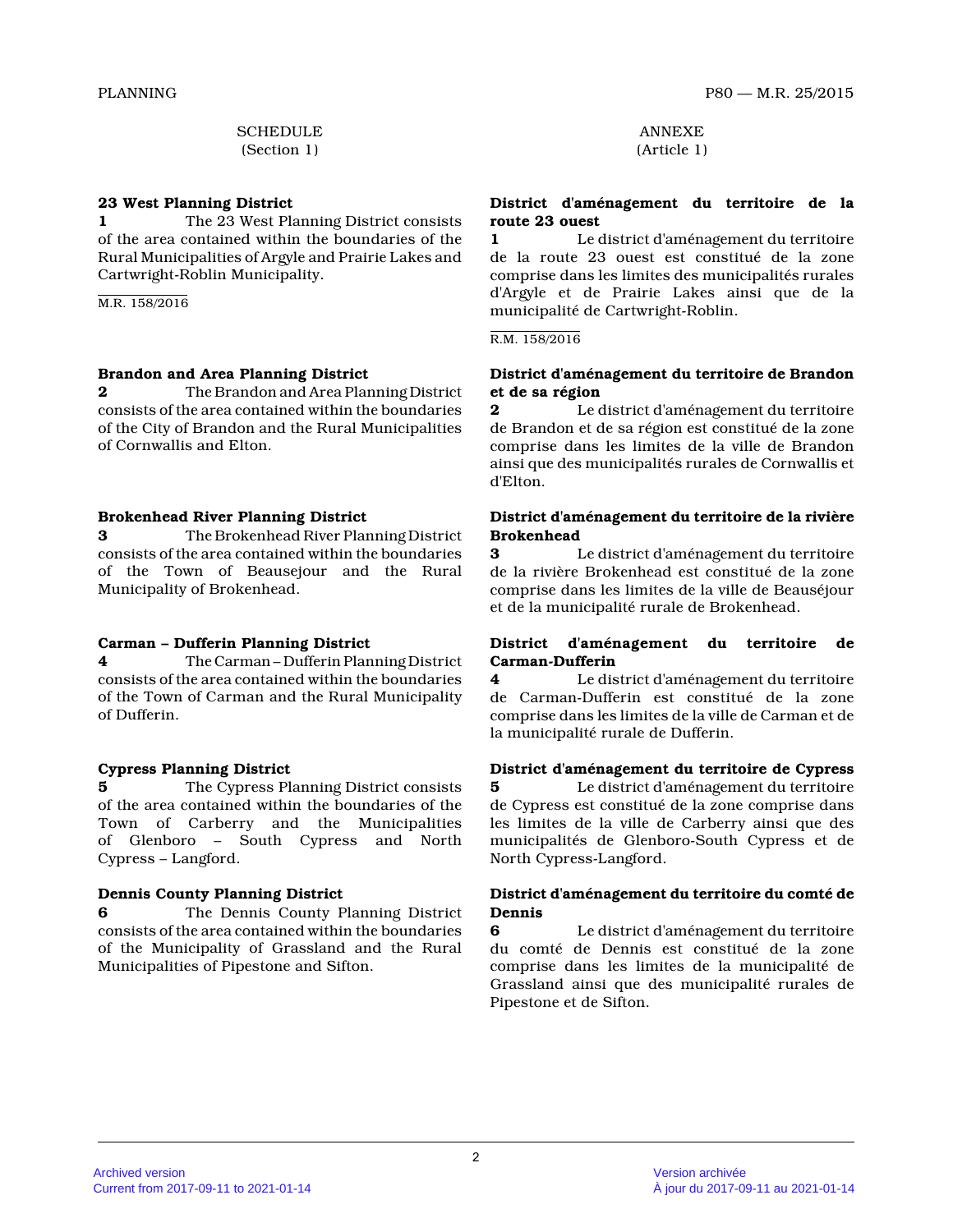#### **Eastern Interlake Planning District**

**7** The Eastern Interlake Planning District consists of the area contained within the boundarie s of the Towns of Arborg and Winnipeg Beach, the Municipality of Bifrost – Riverton and the Rural Municipality of Gimli.

#### **Fisher – Armstrong Planning District**

**8** The Fisher – Armstrong Planning District consists of the area contained within the boundaries of the Rural Municipalities of Armstrong and Fisher.

# **Kelsey Planning District**

**8.1** The Kelsey Planning District consists of the area contained within the boundaries of the Town of The Pas and the Rural Municipality of Kelsey.

#### M.R. 119/2017

#### **Lac du Bonnet Planning District**

**9** The Lac du Bonnet Planning District consists of the area contained within the boundarie s of the Town of Lac du Bonnet and the Rural Municipality of Lac du Bonnet.

# **Lakeshore Planning District**

**10** The Lakeshore Planning District consists of the area contained within the boundarie s of the Rural Municipalities of Dauphin, Lakeshore and Mossey River.

#### **Macdonald – Ritchot Planning District**

**11** The Macdonald – Ritchot Planning District consists of the area contained within the boundaries of the Rural Municipalities of Macdonald and Ritchot.

# **Mid-West Planning District**

**12** The Mid-West Planning District consists of the area contained within the boundaries of the Municipalities of Hamiota and Prairie View and the Rural Municipalities of Ellice – Archie and Oakview .

#### **District d'aménagement du territoire de l'est d'Entre-les-Lacs**

**7** Le district d'aménagement du territoire de l'est d'Entre-les-Lacs est constitué de la zone comprise dans les limites des villes d'Arborg et de Winnipeg Beach ainsi que de la municipalité de Bifrost-Riverton et de la municipalité rurale de Gimli.

#### **District d'aménagement du territoire de Fisher-Armstrong**

**8** Le district d'aménagement du territoire de Fisher-Armstrong est constitué de la zone comprise dans les limites des municipalités rurales d'Armstrong et de Fisher.

#### **District d'aménagement du territoire de Kelsey**

**8.1** Le district d'aménagement du territoire de Kelsey est constitué de la zone comprise dans le s limites de la ville de The Pas et de la municipalit é rurale de Kelsey.

#### R.M. 119/2017

#### **District d'aménagement du territoire de Lac-du-Bonnet**

**9** Le district d'aménagement du territoire de Lac-du-Bonnet est constitué de la zone comprise dans les limites de la ville de Lac-du-Bonnet et de la municipalité rurale de Lac-du-Bonnet.

#### **District d'aménagement du territoire de Lakeshore**

**10** Le district d'aménagement du territoire de Lakeshore est constitué de la zone comprise dans les limites des municipalités rurales de Dauphin, d e Lakeshore et de Mossey River.

#### **District d'aménagement du territoire de Macdonald-Ritchot**

**11** Le district d'aménagement du territoire de Macdonald-Ritchot est constitué de la zone comprise dans les limites des municipalités rurales de Macdonald et de Ritchot.

#### **District d'aménagement du territoire Mid-West**

**12** Le district d'aménagement du territoire Mid-West est constitué de la zone comprise dans les limites des municipalités de Hamiota et de Prairie View ainsi que des municipalités rurales d'Ellice-Archie et d'Oakview.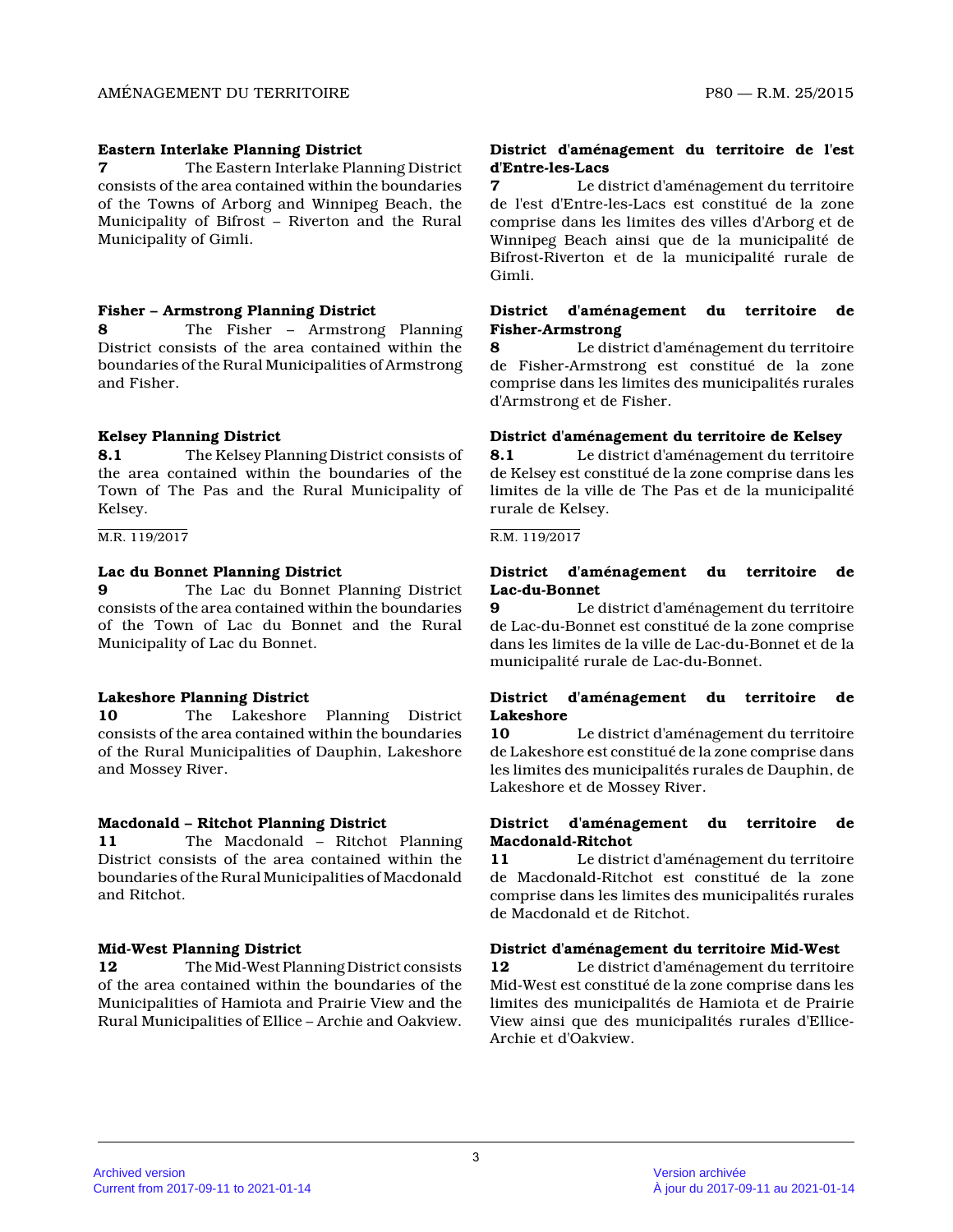#### **Mountainview Planning District**

**13** The Mountainview Planning District consists of the area contained within the boundarie s of the Municipalities of Ethelbert, Gilbert Plains and Grandview.

# **MSTW Planning District**

**14** The MSTW Planning District consists of the area contained within the boundaries of the Cities of Morden and Winkler and the Rural Municipalities of Stanley and Thompson.

#### **Neepawa and Area Planning District**

**15** The Neepawa and Area Planning District consists of the area contained within the boundarie s of the Town of Neepawa, the Municipality of Glenella – Landsdowne and the Rural Municipality of Rosedale.

# **Portage la Prairie Planning District**

**16** The Portage la Prairie Planning District consists of the area contained within the boundarie s of the City of Portage la Prairie and the Rural Municipality of Portage la Prairie.

# **Red River Planning District**

**17** The Red River Planning District consists of the area contained within the boundaries of the City of Selkirk, the Village of Dunnottar and the Rural Municipalities of East St. Paul, St. Andrews, St. Clements and West St. Paul.

#### **Rhineland, Plum Coulee, Gretna, Altona Planning District**

**18** The Rhineland, Plum Coulee, Gretna, Altona Planning District consists of the area contained within the boundaries of the Town of Altona and the Municipality of Rhineland.

#### **South Central Planning District**

**19** The South Central Planning District consists of the area contained within the boundarie s of the Municipalities of Lorne, Louise and Norfolk Treherne and the Rural Municipality of Victoria.

M.R. 67/2017

#### **District d'aménagement du territoire de Mountainview**

**13** Le district d'aménagement du territoire de Mountainview est constitué de la zone comprise dans les limites des municipalités d'Ethelbert, de Gilbert Plains et de Grandview.

#### **District d'aménagement du territoire MSTW**

**14** Le district d'aménagement du territoire MSTW est constitué de la zone comprise dans les limites des villes de Morden et de Winkler ainsi qu e des municipalités rurales de Stanley et de Thompson.

#### **District d'aménagement du territoire de Neepawa et de sa région**

**15** Le district d'aménagement du territoire de Neepawa et de sa région est constitué de la zone comprise dans les limites de la ville de Neepawa, ainsi que de la municipalité de Glenella-Landsdowne et de la municipalité rurale de Rosedale.

#### **District d'aménagement du territoire de Portage-la-Prairie**

**16** Le district d'aménagement du territoire de Portage-la-Prairie est constitué de la zone comprise dans les limites de la ville de Portage-la-Prairie et de la municipalité rurale de Portage-la-Prairie.

# **District d'aménagement du territoire de la rivière Rouge**

**17** Le district d'aménagement du territoire de la rivière Rouge est constitué de la zone comprise dans les limites de la ville de Selkirk, du village de Dunnottar ainsi que des municipalités rurales d'East St. Paul, de St. Andrews, de St. Clements et de West St. Paul.

**District d'aménagement du territoire de Rhineland, de Plum Coulee, de Gretna et d'Altona 18** Le district d'aménagement du territoire de Rhineland, de Plum Coulee, de Gretna et d'Altona est constitué de la zone comprise dans les limites de la ville d'Altona et de la municipalité de Rhineland.

# **District d'aménagement du territoire Centre-Sud**

**19** Le district d'aménagement du territoire Centre-Sud est constitué de la zone comprise dans les limites des municipalités de Lorne, de Louise e t de Norfolk Treherne ainsi que de la municipalité rurale de Victoria.

R.M. 67/2017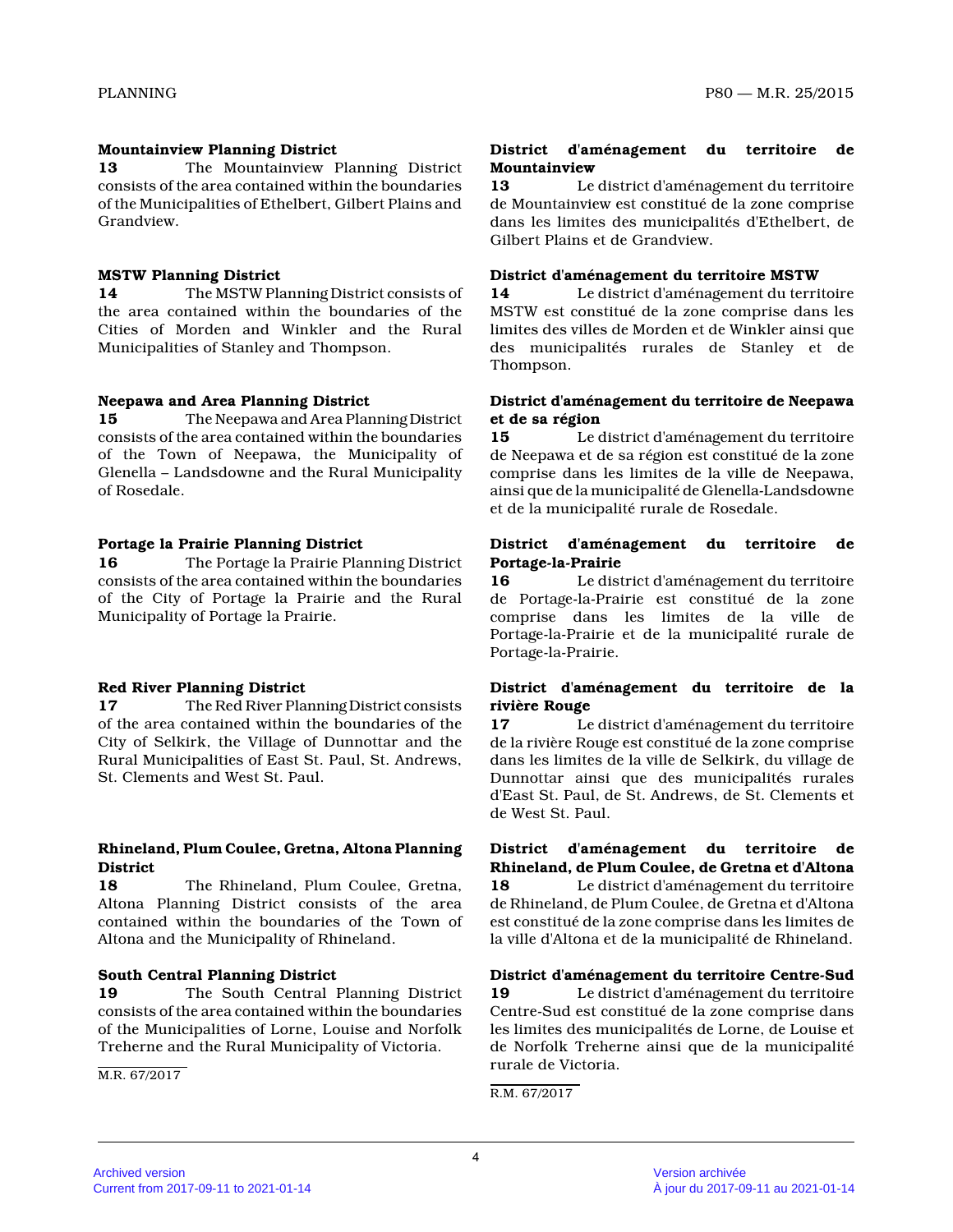#### AMÉNAGEMENT DU TERRITOIRE P80 — R.M. 25/2015

#### **South Interlake Planning District**

**20** The South Interlake Planning District consists of the area contained within the boundarie s of Towns of Stonewall and Teulon and the Rural Municipalities of Rockwood and Rosser.

# **Southwest Planning District**

**21** The Southwest Planning District consists of the area contained within the boundarie s of the Town of Melita and the Municipalities of Brenda – Waskada, Deloraine – Winchester and Two Borders.

M.R. 91/2016

# **Swan Valley Planning District**

**22** The Swan Valley Planning District consists of the area contained within the boundarie s of the Town of Swan River, the Municipalities of Minitonas – Bowsman and Swan Valley West and the Rural Municipality of Mountain.

# **Tanner's Crossing Planning District**

**23** The Tanner's Crossing Planning District consists of the area contained within the boundarie s of the Town of Minnedosa and the Rural Municipality of Minto – Odanah.

# **Thompson Planning District**

**24** The Thompson Planning District consists of the area contained within the boundarie s of the City of Thompson and the Local Government District of Mystery Lake.

# **Trans Canada West Planning District**

**25** The Trans Canada West Planning District consists of the area contained within the boundaries of the Town of Virden and the Rural Municipality of Wallace – Woodworth.

# **Tri-Roads Planning District**

**26** The Tri-Roads Planning District consists of the area contained within the boundarie s of the Municipality of Russell – Binscarth and the Rural Municipality of Riding Mountain West.

# **District d'aménagement du territoire du sud d'Entre-les-Lacs**

**20** Le district d'aménagement du territoire du sud d'Entre-les-Lacs est constitué de la zone comprise dans villes de Stonewall et de Teulon ains i que des municipalités rurales de Rockwood et de Rosser.

# **District d'aménagement du territoire Sud-ouest**

**21** Le district d'aménagement du territoire Sud-ouest est constitué de la zone comprise dans le s limites de la ville de Melita ainsi que des municipalités de Brenda-Waskada, de Deloraine-Winchester et de Two Borders.

#### R.M. 91/2016

# **District d'aménagement du territoire de Swan Valley**

**22** Le district d'aménagement du territoire de Swan Valley est constitué de la zone comprise dans les limites de la ville de Swan River, des municipalités de Minitonas-Bowsman et de Swan Valley West ainsi que de la municipalité rurale de Mountain.

# **District d'aménagement du territoire de Tanner's Crossing**

**23** Le district d'aménagement du territoire de Tanner's Crossing est constitué de la zone comprise dans les limites de la ville de Minnedosa et de la municipalité rurale de Minto-Odanah.

# **District d'aménagement du territoire de Thompson**

**24** Le district d'aménagement du territoire de Thompson est constitué de la zone comprise dans les limites de la ville de Thompson et du district d'administration locale de Mystery Lake.

# **District d'aménagement du territoire de la route transcanadienne ouest**

**25** Le district d'aménagement du territoire de la route transcanadienne ouest est constitué de la zone comprise dans les limites de la ville de Virde n et de la municipalité rurale de Wallace-Woodworth.

# **District d'aménagement du territoire Tri-Roads**

**26** Le district d'aménagement du territoire Tri-Roads est constitué de la zone comprise dans le s limites de la municipalité de Russell-Binscarth et de la municipalité rurale du mont Riding Ouest.